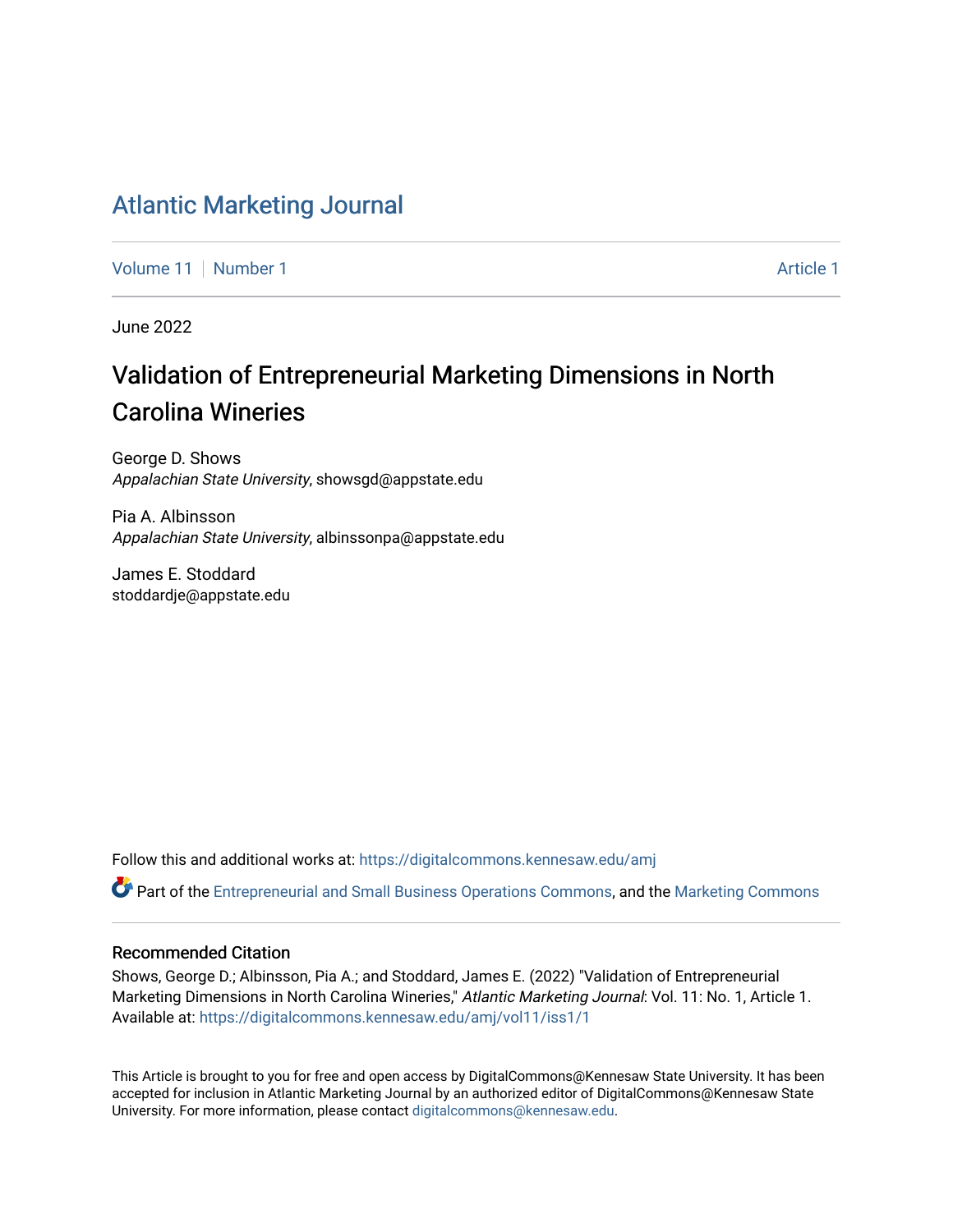# Validation of Entrepreneurial Marketing Dimensions in North Carolina Wineries

## Cover Page Footnote

This paper was awarded the Best Paper in the Entrepreneurship & Small Business Marketing Track at Atlantic Marketing Association 2021 Annual Conference.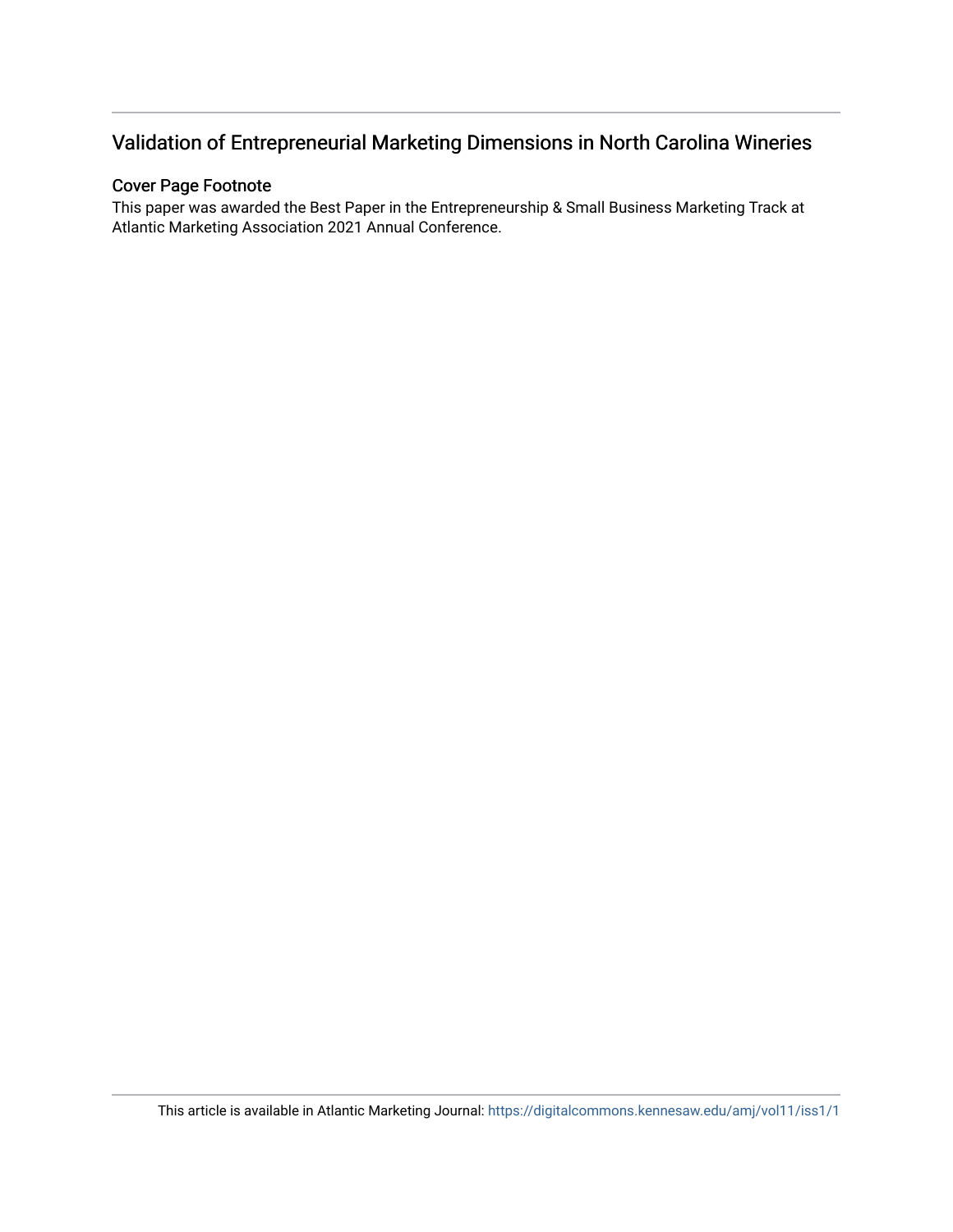# Validation of Entrepreneurial Marketing Dimensions in North Carolina Wineries

G. David Shows, Appalachian State University, showsgd@appstate.edu\* Pia A. Albinsson, Appalachian State University, albinssonpa@appstate.edu James E. Stoddard, Appalachian State University, stoddardje@appstate.edu

*Abstract –* The aim of this article is to test and validate a recently developed Entrepreneurial Marketing (EM) scale in the context of North Carolina Wineries. Previous EM literature suggests that EM consists of six dimensions, namely 1) proactive orientation, 2) opportunity orientation, 3) customer intensity, 4) innovation focused, 5) risk management, and 6) value creation. Using confirmatory factory analysis and structural equation modeling on data collected from small businesses (e.g., NC wineries), results confirm that EM consists of five of the proposed six dimensions in the NC winery context. No support was found for risk management to be included in the final model. Implications for theory and future research are discussed.

*Keywords* – Entrepreneurial Marketing, Scale Validation, SEM, wineries, small businesses, entrepreneurism

*Relevance to Researchers and Practitioners –* By validating five of the six proposed Entrepreneurial Marketing dimensions in the wine industry context, the results contribute to the literature by operationalizing the usefulness of EM not only as a theoretical perspective but also for wineries' strategical and tactical operations.

# **Introduction**

The definition and dimensional scale of Entrepreneurial Marketing (EM) has undergone an interesting transformation over the last decade. Originally researched over thirty years ago as the intersection of marketing and entrepreneurism (Eggers, 2020), its description and definition as a marketing concept is in a continual state of redefinition. Morris et al. (2002) made a significant contribution to the defining of EM when they attempted to conceptualize a definition that included such the effects of overlapping markets, fragmentation, reshaped and reconfigured channels, noting that marketing is context driven and the context is continually changing. Borrowing concepts from marketing and entrepreneurism to coalesce on a broad definition of EM, they defined EM as "*the proactive identification and exploitation of opportunities for acquiring and retaining profitable customers through innovative approaches to risk management, resource leveraging, and value creation"* (Morris et al., 2002, p. 5). At its roots, EM is the conglomeration of entrepreneurism, customer-orientation, market-driven approaches of marketing that succeed under constrained resources (Morris et. al, 2002). Yet conceptualizations of EM's dimensions are still up for debate.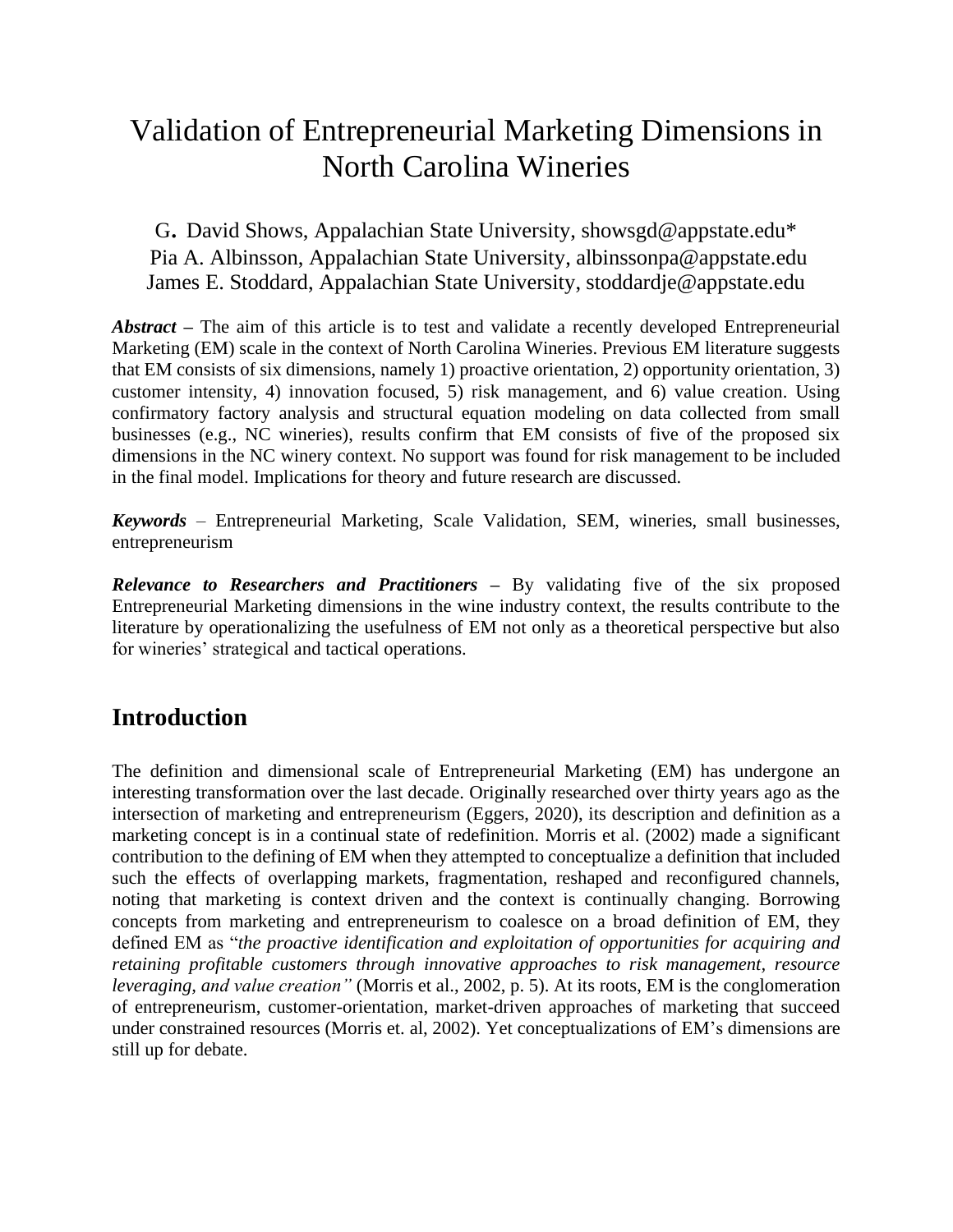There are a several models used by marketing researchers to conceptualize the dimensions of EM, and for several reasons. First there is the considered difficulty in finding a single model that consistently encapsulates all dimensions of EM. Second, researchers have attempted to redefine EM to be more collectively exhaustive. Which one of these definitions will completely encompass all the dimensions of EM, or whether a future redefinition will finally contain a comprehensive understanding of the concept is a consideration for marketing researchers interested in EM.

The purpose of this paper is to broaden our understanding of one of the conceptualizations of EM using a scale developed from Morris' et al.'s (2002) original description of EM, which divided the concept into six dimensions; opportunity-driven, proactiveness, innovation-focused, customer intensity, risk management, resource leveraging, and value creation. These dimensions were conceptualized and validated into an Entrepreneurial Marketing scale by Fiore et al. (2013) using small, independently-owned businesses as a sample frame. To test the generalizability of the model, the wine industry in North Carolina was chosen in the current study given that North Carolina wineries are independently-owned businesses but sized from small and medium-sized enterprises (SME) to large businesses. By testing Fiore et al.'s EM model in the wine industry context, this study proposes to validate the model as a test of EM characteristics.

# **Literature Review**

Entrepreneurial Marketing has a long period of fermentation in both management and marketing literature, with both disciplines finding each other a "fruitful focus" of research (Hillis et al., 2008, p. 99). The discussion of EM began at a conference held in 1982 at the University of Illinois, Chicago (Hillis, et al., 2010). The Journal of Marketing published their first article on Entrepreneurship in 1986 on the subject of entrepreneurial risk (Toghraee et al., 2017).

The concept of EM "has been used in various ways, and often somewhat loosely" (Morris et al., 2002, p. 4). Toghraee et al. (2017) found that EM over its history has been defined no fewer than 28 times over the span of its study, depending on the conceptual background. Correspondingly, with these many different possible definitions, the dimensionality of a construct such as EM is subject to different interpretations. While Togharee et al. (2017) report ten possible models with different dimensions at the time of their study, there are also three additional models (Kilenthong et al., 2015; Sadiku-Dushi et al., 2019; Eggers et al., 2020).

Of singular difficulty with a solo acceptable EM model is the concept of generalizability. In the corresponding articles surrounding the unique models, they all start from a redefinition of the concept of EM and continue to create their constructs with the new definition in mind.

Morris et al. (2002) conceptualized EM efforts to be flexible so that organizations should be able to (1) recognize opportunities to create and cultivate new offerings (2) act proactively and be more acceptable to novel ideas, (3) be innovative, (4) allow customers to be active in the process themselves to create value, (5) be willing to accept and manage risk, (6) leverage limited resources in a realm of potentially unlimited opportunities, and (7) be able strive to create value everywhere. These individual concepts directly translate into dimensions of EM. *Proactiveness* reflects the ways groups actively pursue changes in order to prepare for new customer wants (Morris et al.,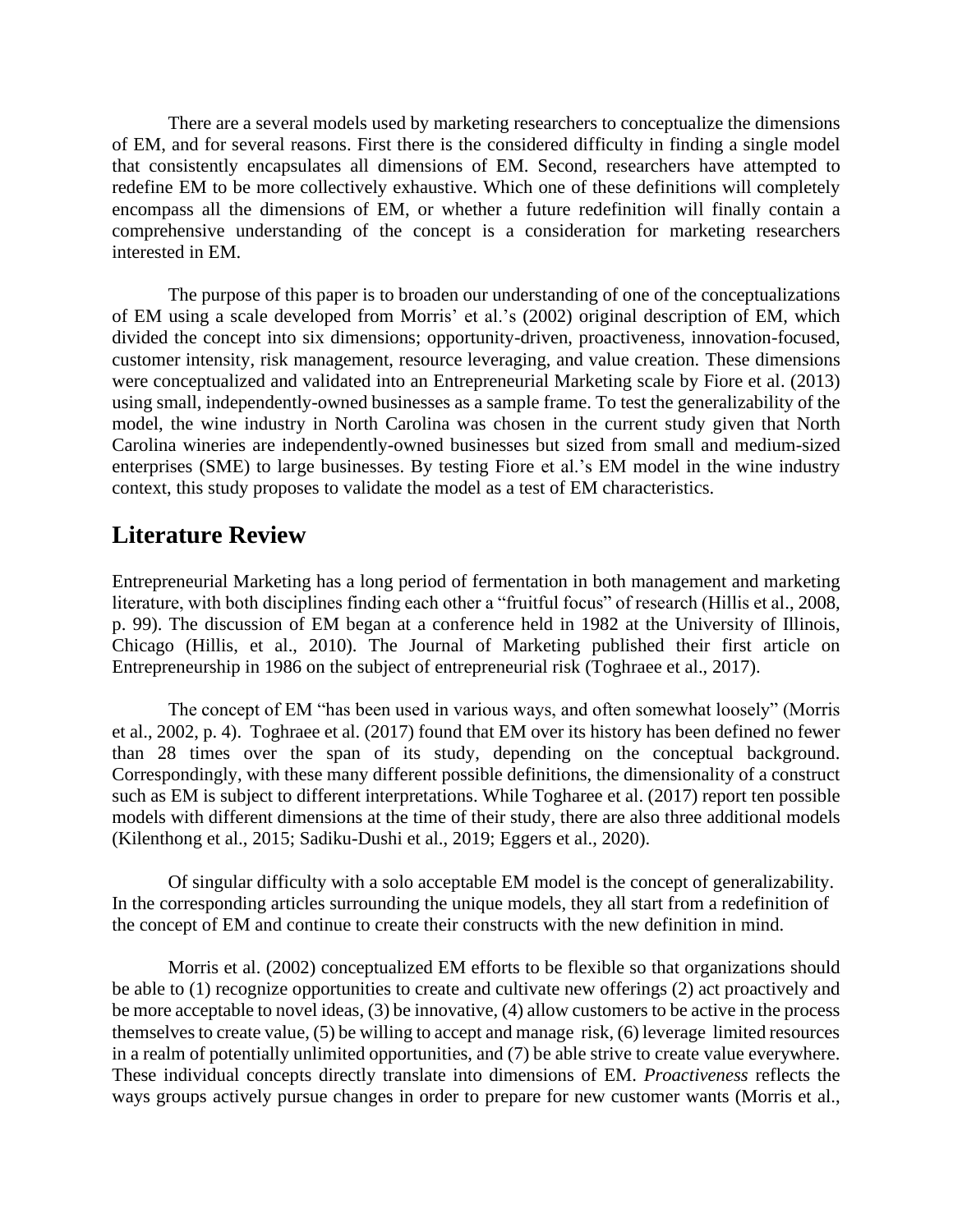2002); a firm's proactiveness anticipates market shifts and changes in consumer needs (Lumpkin & Dess, 2001). Proactiveness is defined as anticipating and acting to take advantage of new opportunities, being willing to participate in "creative destruction" by eliminating products and operations in decline, and the willingness to risk competitive reaction to achieve first-mover advantage (Venkatraman, 1989). Proactiveness is a dimension that is in concert with *innovation*, which is a firm's tendency to pursue unique opportunities and create new products (Lumpkin & Dess, 1996). Morris et al. (2002, p. 10) described innovation is a "healthy dissatisfaction" with the "way things are" and with organizations willingness to pursue future consumer preferences and demands. *Risk-taking* recognizes that while opportunities are infinite, resources are not, and risktaking involves the capacity of an organization to handle difficulties (Wiklund & Shepherd, 2003). *Opportunity focus* is an organization's capacity to pursue those unlimited opportunities with their finite resources (Morris et al., 2002, Morris et al. 2013). Opportunities are imperfections in the market, reflected in that the market offerings supplied do not equal the offerings the consumer demands, or desires consumers have that remain unfulfilled. *Resource leveraging* is "doing more with less," or maximizing limited resources (Morris et al., 2002, p. 10). An entrepreneurial organization will rely on their proactiveness and innovativeness to exploit the resources they control to create unique competencies that satisfy consumer desires (Miles & Darroch, 2006). When organizations have insufficient resources to pursue opportunities, they may increase risktaking by exchanging knowledge with other organizations and discuss strategies to increase the likelihood of success. While it increases risk by giving away core competencies, it can reduce risk and increase intellectual assets (Miles & Darroch, 2006; Kraus et al., 2012). Finally, *value creation* is a key component of entrepreneurism (Stevenson et al., 1989) and implies adding value to the customer experience (Morris et al., 2002), creating a more desired consumer experience.

Fiore et al. (2013) in turn, used Morris et al.'s definition of EM and developed an EM scale based upon the suggested dimensions. From the theoretical dialog of Morris et al. (2002), six subdimensions of EM are delineated with the following operational definitions (see Table 1). The scale development by Fiore et al. was tested using three categories of businesses; restaurants and bars, hotels and other lodging facilities, and shopping stores. All of these categories were chosen for the pronounced experiential elements (Fiore et al., 2013). However, by focusing on more than one category of industry, the generalizability of their model is substantially increased. A 72-item instrument was tested for content validity and underwent reduction to a 20-item scale. This final model was tested in a main study that tested the final model against small private companies across the United States. The final model was confirmed to have good fit, discriminant, and nomological validity.

Fiore et al.'s model is proposed to be a good descriptive model for the measuring of EM for the following reasons. First, it closely follows and aligns its theoretical basis from Morris et al.'s, (2002) seminal work on the fundamental understanding of EM and its theoretical dimensions. Second, the scale dimensions accept and incorporates the "unplanned, non-linear and visionary actions of the entrepreneur" (Morris et al., 2002, p. 4). Finally, it considers both the antecedent and consequence variables in relationship to EM. For these reasons, we therefore use Fiore et al.'s scale to validate the EM dimensions involved in the wine industry.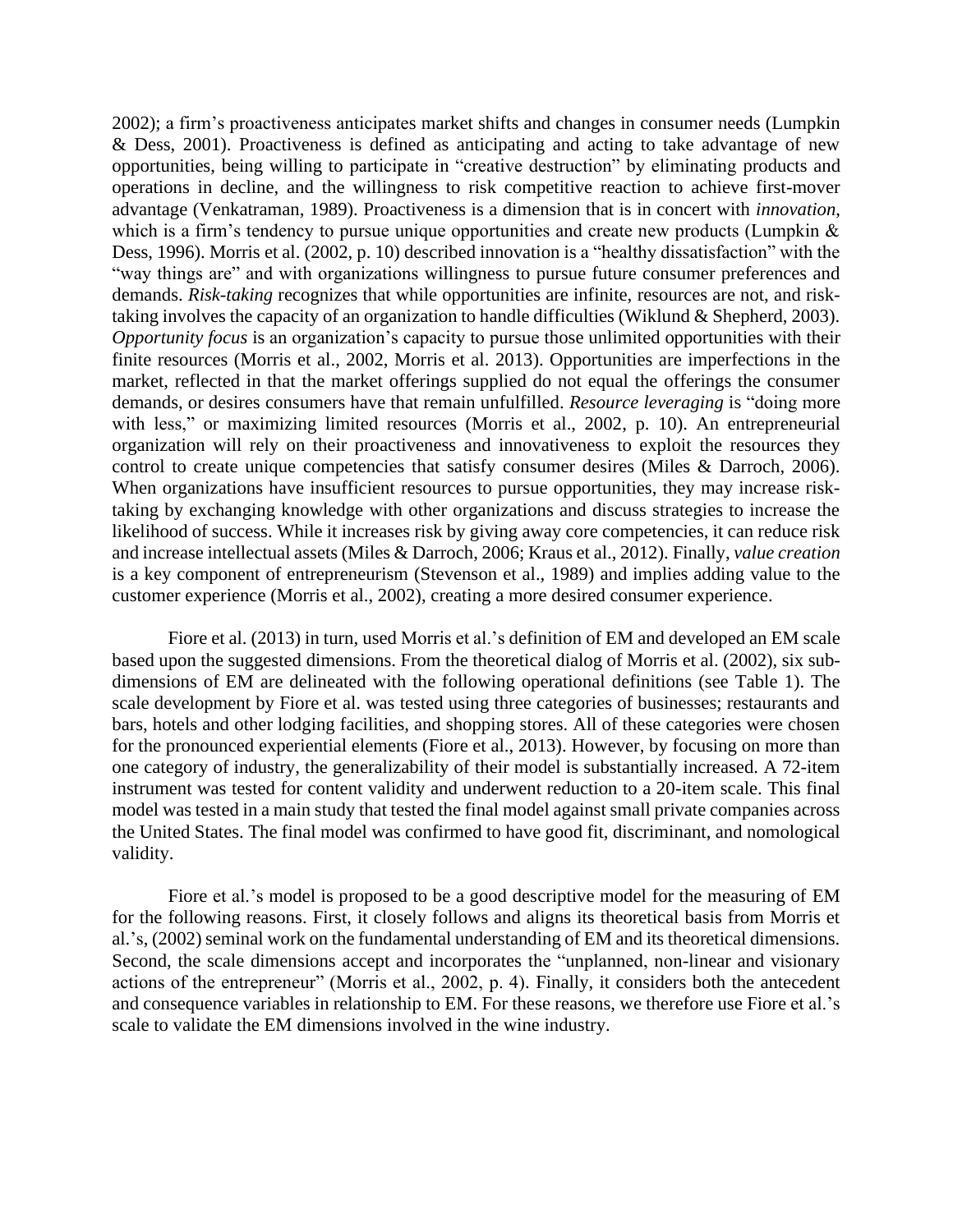# **Table 1: Operational Definitions for Fiore et al.'s (2013) Entrepreneurial Marketing Scale**

**Proactive orientation** is a business operator's tendency to demonstrate leadership by initiating actions with the goal of affecting change (i.e., altering, shaping) in marketing practices.

**Opportunity driven** is a business operator's tendency to identify unmet market needs and sources of sustainable competitive advantage.

*Customer-intensity* is a business operator's tendency to establish marketing relationships that address individual customer needs/desires/preferences and relate to customers on a more personal level.

*Innovation-focused* is a business operator's tendency to seek new marketing ideas from both within the firm and through external firm activities.

*Risk-management* is a business operator's tendency to demonstrate a creative approach to mitigating risks that surround bold, new actions.

*Value creation* is a business operator's tendency to use marketing efforts and resources to discover and deliver untapped sources of value for the customer.

Source: Fiore et al., (2013, p. 70-71)

# *The Wine Industry and Entrepreneurism*

Research in the wine industry, both national and international, has started to include the concept of entrepreneurism over the last two decades. Recently exploratory research has found preliminary support for entrepreneurial marketing dimensions in small New Mexico wineries (Ray Chaudhury et al., 2014). Their study found that New Mexican winemakers pursued opportunities, engaged in proactiveness and innovation, created value through customer participation, and collaborated through resource sharing when needed. Other research has explored the role of Australian wineries' entrepreneurial orientation (Griffin and Coulthard, 2005), the defining role of entrepreneurial networks in the U.S. wine industry (Brown and Butler, 1995), various entrepreneurial models applied by wineries in Tuscany (Mattiacci et al., 2006), and the impact of entrepreneurial behavior and its effect on return on investment in cross-cultural contexts (Gilinsky et al., 2010). Mattiacci et al. (2006) found an inverse relationship, that smaller wineries concentrate their efforts on wine production and spend less time on strategy, marketing and growth. Charters and Menival (2008) supported Mattiacci et al.'s (2006) findings in a study on vignerons (i.e., wineries that grow their own grapes), and confirmed that most vignerons focus on their vines and land instead of profits or business management. Thomas et al. (2013) found that the practice of EM in the French wine industry has allowed the leveraging of superior knowledge concerning customer preferences, product knowledge, and market intelligence to deliver superior value through brand preferences at the firm level. EM in the wine industry has reached a level of acceptance that Barton et al. (2012) has written a case study for students in entrepreneurship to study strategies in brand management, cooperative relationships, and their importance in the wine industry.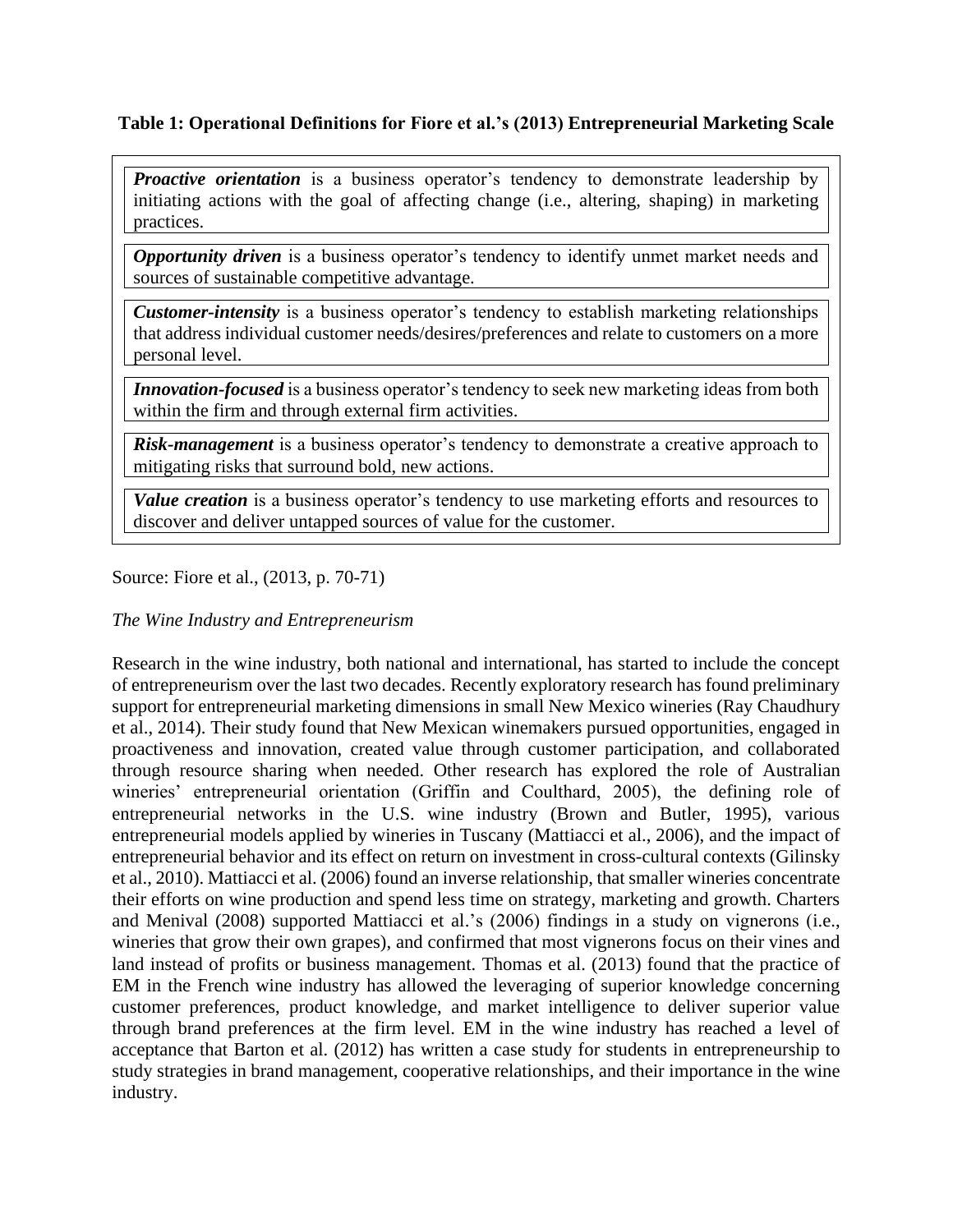#### *North Carolina Wine Industry and Entrepreneurship*

North Carolina (NC) produced wine since around the time Sir Walter Raleigh arrived to the area in the 17<sup>th</sup> century (North Carolina's Wine History, 2017). In the last twenty years, along with the growth of wine consumption in the United States, the state's wine production has seen tremendous growth. Over the last ten years the 186 wineries within NC have placed the state eleventh in the United States in wine production (ncwine.org). Individually owned grape vineyards and producers, those that do not sell directly to the public, increased from 68 in 1991 to over 525 by 2019 (Miller 2019). NC wineries focus on native muscadine wines and the more common table wine grapes such as European vinifera grapes and have an annual economic impact of over \$1.97 billion annually (as of year 2016/2017), supporting more than 10,000 jobs, and drawing over 1.9 million tourists (Miller, 2019).

NC is currently home to five American Viticultural Areas (AVAs), defined as a certain delimited grape-growing region with special geographic or climatic features that distinguish it from the surrounding regions which affects how grapes are grown (American Viticultural Areas, 2021). AVA labels touting regions have been found to positively affect consumer preferences towards wines (Lim, 2021).

The first federally recognized AVA was Yadkin Valley, established in 2002, which is in northwestern NC. The Swan Creek AVA was the second AVA established in 2008 and is a subregion of Yakin Valley with six wineries. The Haw River Valley AVA, established in 2009, has six wineries and Upper Hiwassee Highlands AVA, established in 2014, has five wineries. The last AVA, established in 2016, is Appalachian High Country AVA with six wineries (Wine Industry Facts, 2017). NC hosts the most visited winery in the United States, the Biltmore Winery in Asheville, with over a million yearly visitors (Biltmore, 2017). In 1993, the NC Winegrowers Association was established with the aim of cooperation and information sharing among its winemaker members. In 2017, the 525 individually owned grape vineyards in NC that covered over 2,300 acres (ncwine.org). Forty of these wineries are clustered near each other in the Yadkin Valley, comprising some 400 acres. This area is home to many boutique wineries that participate in Yadkin Valley Wine tours which run from January to October and consumers visit different wineries during the season (Yadkin Valley Tours, 2016). Far from competition, the wineries coalesce to create unique venues for tourists, including "trails" through NC to visit multiple wineries in a given day.

Wineries that work together in such a fashion accept risk in banding together and being compared to each other over a short period of time, thus allowing consumers the possibility to mentally "rank" them from superior to inferior. In addition, visiting more than one winery encourages consumers to forgo their total purchase dollars on a single winery and accept only a portion of the overall expenditure. This proactive behavior, while creating risk in comparisonshopping, balance this by creating value through providing variety to the consumer experience. Collective action in rural development practices, including such practices as winery collaboration, has been found to enable local entrepreneurs improve economic performance and create opportunities for sustained growth (Brunori & Rossi, 2000). Therefore, in the pursuit of proactive behaviors and accepting risk, wineries embrace the willingness to engage potential competitors in a collaborative fashion, increasing the value of the overall customer experience. This increase in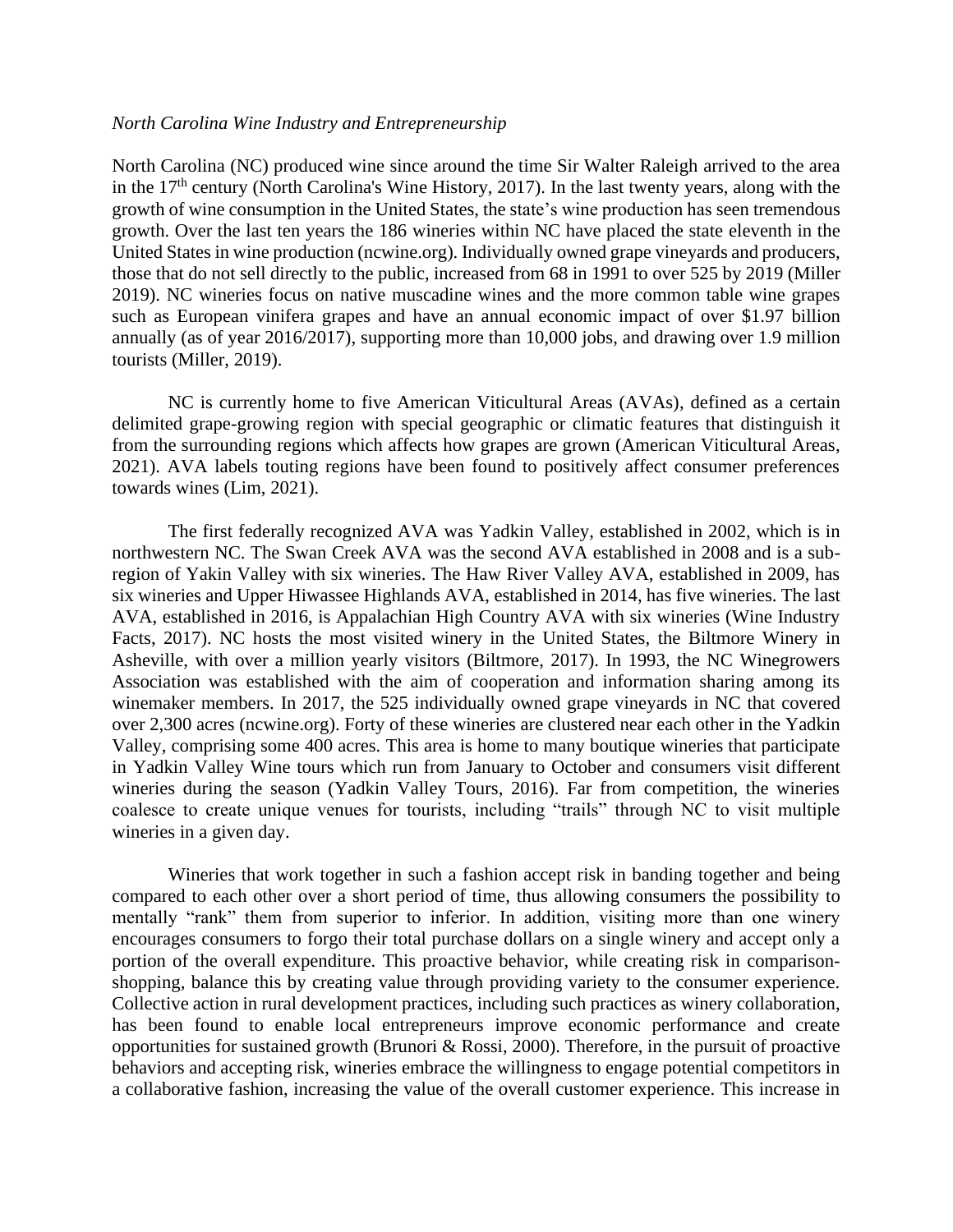value for the customer experience is expected to improve customer satisfaction (Anderson, et al., 1994), which in the long term may yield an increase in future repeat purchasing behavior and winery performance.

Shows et al. (2017) tested EM characteristics of NC wineries and found that innovation and commitment to long-term customer relationships (customer intensity) was positively related to the satisfaction level of performance in wineries. In addition, they found that wineries that rate high on innovativeness and value co-creation were related to higher percentage sales increases. In a market of potentially unlimited opportunities and limited resources, the practice of EM by organizations can contribute to the success of wineries as they chart their course to success. EM practices are more prevalent in wineries that have a designated employee as a marketing director/manager, which in turn leads to increased performance of the winery (Albinsson et al., 2017). In particular, wineries with a designated marketing manager are more proactive and engage more in opportunity driven and customer-intense activities than wineries without a marketing manager. Given the preceding discussion, it is our proposition that the wineries in NC's EM practices are consistent with the dimensions in Fiore et al.'s (2013) EM scale.

# **Method**

Online surveys were distributed via Qualtrics to the 142 members on the list of North Carolina wineries identified by the North Carolina Department of Agriculture and Consumer Services. Data collection proceeded for four months resulting in 53 usable surveys (37% response rate). This response rate is similar to that found by Klapowitz et al. (2004) when comparing web and mail survey response rates.

#### *Survey Instrument and Measures*

The survey included two sections, including one defining the winery's entrepreneurial practices. The degree to which a winery employed EM strategies was assessed using a modified version of the scale developed by Fiore et al. (2013). The 20 scale statements identified the six key dimensions of EM (see Appendix 1 for scale items). The degree to which a winery practiced EM was assessed using a 7-point Likert scale anchored by (1) "Does not reflect my winery at all" and (7) "Fully reflects my winery." Overall, scale reliabilities were acceptable (proactive orientation  $\alpha$ ) = .892, opportunity driven  $\alpha$  = .881, customer intensity  $\alpha$  = .804, innovation focused  $\alpha$  = .811, value creation  $\alpha = .825$ , however risk management  $\alpha = .615$  was lower than .7).

## *Results*

An Average Variance Extracted was performed to confirm the construct reliability of the EM model (see Table 2). A confirmatory factor analysis (CFA) was performed to determine the construct reliability of the entire model. The model achieved sufficient statistical significance (Chisquare=215.711, df=120,  $p=.000$ . However, consistent with the AVE construction, Risk Management was not a viable dimension in the model. Furthermore, the complete model was found to have insufficient goodness of fit (CFI=.826, RMSEA=.124). This could be due to the limited sample size (n=53). In order to achieve a sufficient goodness of fit, several of the scale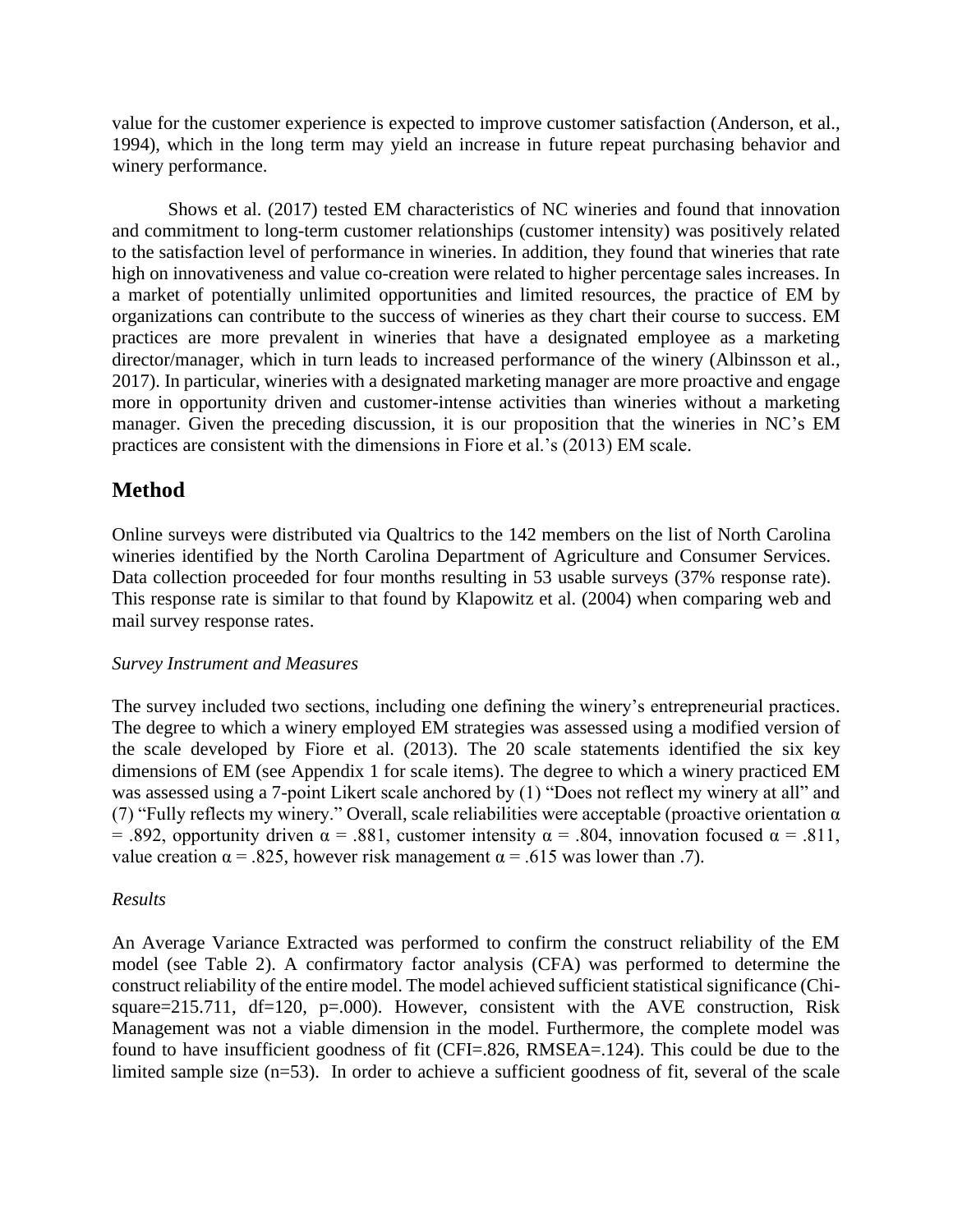items were eliminated, including risk management as a dimension. With these eliminations, a structural equation model (SEM) was run on the remaining dimensions.

|                                        | <b>Proactiveness</b><br>Orientation | Opportunity<br>Orientation | <b>Customer</b><br><b>Intensity</b> | <b>Value</b><br><b>Creation</b> | <b>Risk</b><br><b>Management</b> | Innovation<br>Focused |
|----------------------------------------|-------------------------------------|----------------------------|-------------------------------------|---------------------------------|----------------------------------|-----------------------|
| <b>PO-1</b>                            | 0.82                                |                            |                                     |                                 |                                  |                       |
| $PO-2$                                 | 0.87                                |                            |                                     |                                 |                                  |                       |
| <b>PO-3</b>                            | 0.87                                |                            |                                     |                                 |                                  |                       |
| 00-1                                   |                                     | 0.80                       |                                     |                                 |                                  |                       |
| <b>OO-2</b>                            |                                     | 0.80                       |                                     |                                 |                                  |                       |
| 00-3                                   |                                     | 0.78                       |                                     |                                 |                                  |                       |
| <b>OO-4</b>                            |                                     | 0.84                       |                                     |                                 |                                  |                       |
| $CI-1$                                 |                                     |                            | 0.82                                |                                 |                                  |                       |
| $CI-2$                                 |                                     |                            | 0.67                                |                                 |                                  |                       |
| $CI-3$                                 |                                     |                            | 0.86                                |                                 |                                  |                       |
| $VC-1$                                 |                                     |                            |                                     | 0.87                            |                                  |                       |
| $VC-2$                                 |                                     |                            |                                     | 0.97                            |                                  |                       |
| $VC-3$                                 |                                     |                            |                                     | 0.72                            |                                  |                       |
| $VC-4$                                 |                                     |                            |                                     | 0.37                            |                                  |                       |
| $RM-1$                                 |                                     |                            |                                     |                                 | 0.30                             |                       |
| $RM-2$                                 |                                     |                            |                                     |                                 | 0.96                             |                       |
| <b>RM-3</b>                            |                                     |                            |                                     |                                 | 0.47                             |                       |
| $IF-1$                                 |                                     |                            |                                     |                                 |                                  | 0.61                  |
| $IF-2$                                 |                                     |                            |                                     |                                 |                                  | 0.83                  |
| $IF-3$                                 |                                     |                            |                                     |                                 |                                  | 0.88                  |
| <b>Variance</b>                        |                                     |                            |                                     |                                 |                                  |                       |
| <b>Extracted</b>                       | 72.87%                              | 64.85%                     | 62.03%                              | 58.83%                          | 45.65%                           | 68.54%                |
| <b>Construct</b><br><b>Reliability</b> | 0.89                                | 0.88                       | 0.83                                | 0.84                            | 0.63                             | 0.82                  |

**Table 1: Average Variance Extracted for the Entrepreneurial Marketing Dimensions**

Results from SEM (see Figure 1) confirms that North Carolina Wineries practice dimensions of entrepreneurial marketing as measured by the Fiore model. Despite a limited sample size (n=53), EM was found to have good significance ( $\chi^2$ =93.717, p=.004). It showed acceptable goodness of fit (CFI=.918) with a marginal root mean square (RMSEA=.104). Entrepreneurial marketing dimensions in North Carolina wineries is the most strongly reflected in a proactive orientation (.98). The wineries actively seek to create new marketing methods to create valued propositions to their consumers and demonstrate their leadership by finding new approaches. Next, NC wineries are innovation focused (.92). They create these new marketing practices by their willingness to look both inside their organizations and outside by communicating with consumers. NC wineries are opportunity driven (.79), when in their communication both inside their organizations and outside with consumers, they identify unmet market needs that provide them with competitive advantages. Finally, they constantly replenish their store of marketing ideas reflected in the dimension of customer intensity (.61), their tendency to create long-term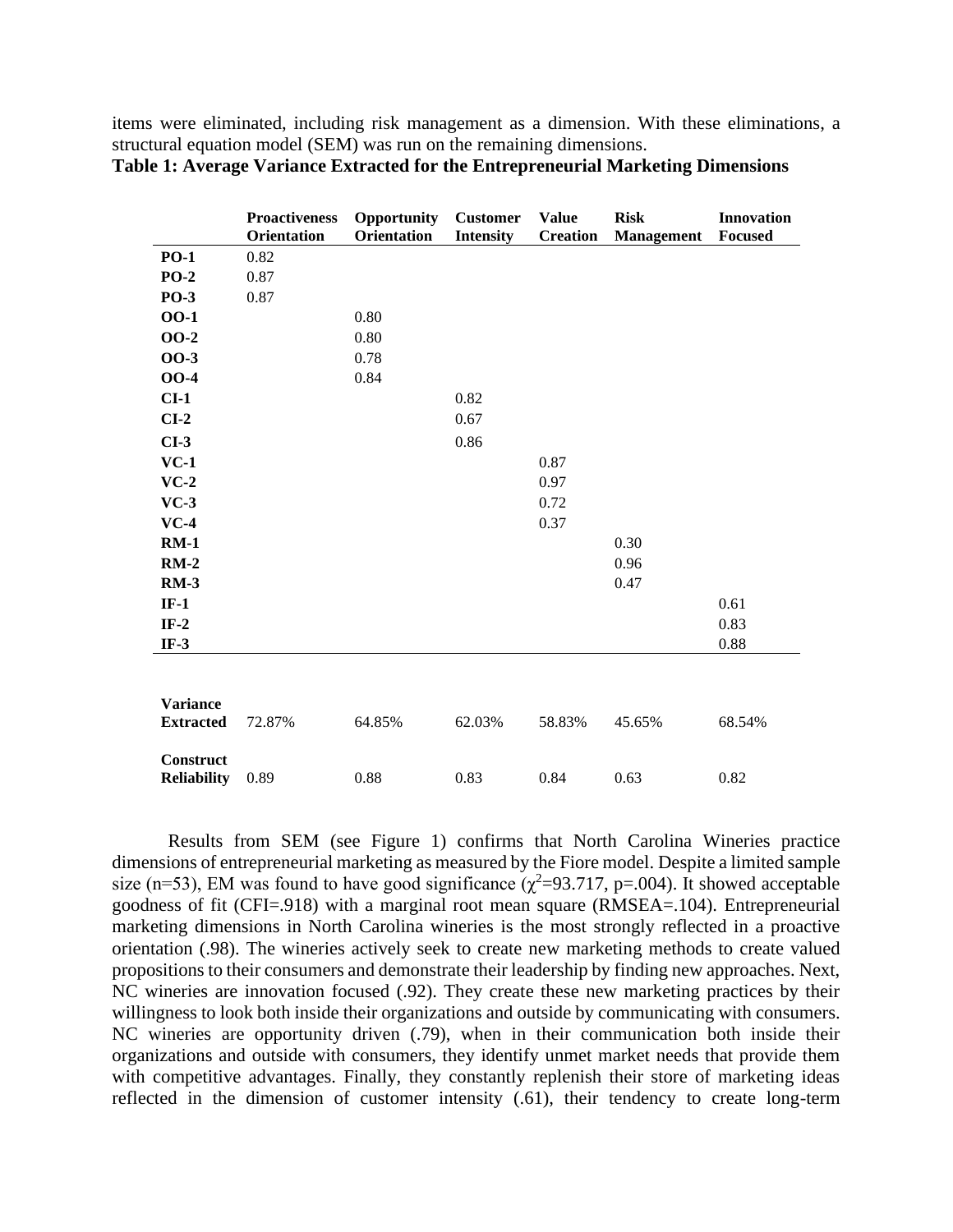relationship that address individual customer needs which help them relate to their established clientele in a more personal level.



**Figure 1: SEM Model of Entrepreneurial Marketing in NC wineries**

Risk management was found to be an unstable dimension. As stated, it is possible that the limited sample size (n=53) was insufficient to create construct reliability for this dimension. It is also possible that, in the realm of the wine industry, risk management, defined as the ability to show a creative approach to mitigate risk surrounding new action, does not exist in this form in North Carolina wineries.

## **Discussion**

While the sample size was limited, we validated five out of the six dimensions in Fiore et al.'s EM model. The SEM successfully transitioned from its original sample frame and large sample size to a specific industry with a small population and limited sample size. This confirms the EM scale as a possible framework that is generalizable to a broader context and one that accurately reflects the dimensions of EM.

In an even broader context, it helps support the theoretical framework of EM presented by Morris, et al. (2002). The scale developed by Fiore and colleagues anticipates the non-linear, unplanned and visionary behavior of the entrepreneur noted in Morris et al. and it considers both the antecedent and consequence variables in relationship to EM. It can be considered that both articles gain greater importance together, as the first one posits a logical framework for EM and the latter supports the theoretical framework.

The validation of Fiore et al.'s (2013) EM scale adds a more robust way for describing and measuring the EM efforts by organizations. It adds a structural model for the measuring of EM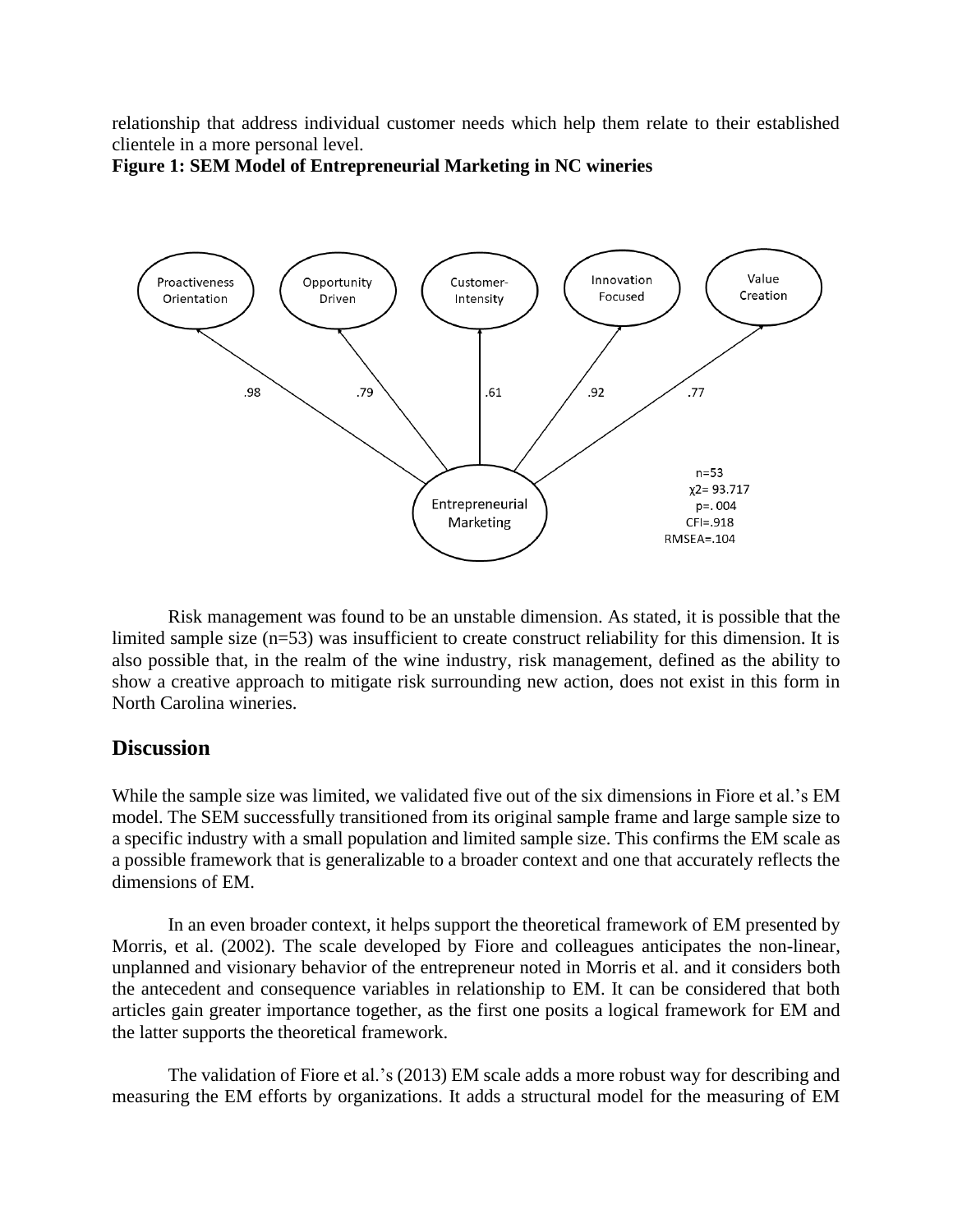dimensions to other constructs such as willingness to buy, customer satisfaction, and many others. Antecedents can be studied for their effect on EM efforts, and EM can be tested for mediating and moderating factors. Future research on EM should be performed in other industries and with corporations of all sizes to further support its acceptance as a viable structural model of entrepreneurial marketing.

In the creation of proper definitions for theories such as EM, two concepts are mandatory for successful execution. The first is the concept of collectively exhaustive. This means that a concept defined includes all ideas and notions that it entails. The second is mutually exclusive. This denotes that no idea or understanding is added to a definition that the concept does not entail. These two standards are the foundation for the proper description of theoretical definitions. Using these two understandings, future research should review the other ten possible models of EM and their theoretical background referenced above. It is logical to assume that these models were derived from a different theoretical definition of EM, and possibly different contexts as well. A complete study would include their definitions and a search for commonality between the models and their significant differences. In these differences will be found the suppositions that support the creation of models of significant difference to the other models. Furthermore, a study of the twenty-eight different definitions needs exploration and the basis of their fundamental variances need to be determined. It is very possible that many of them are part of a process in which the definition continually evolved as research gained a greater knowledge and understanding of the unification of entrepreneurship and marketing. Still other definitions possibly consider specific contextual issues outside the perspective of entrepreneurial marketing and could be modified. Where definitions of EM are both mutually exclusive and collectively exhaustive, yet are different than the considered definition proposed by Morris et al. (2002) and used by Fiore et al. (2013) in the measurement of EM, then it is not difficult to propose that either definition is describing something different than the concept of EM.

There a several limitations in this research. First, we cannot ignore the small sample size. While the total respondent number is a sufficient size to approach normality, the small size can promote significance where one doesn't exist, but more likely remove significance when it does. The research is performed on a specific industry, wineries in North Carolina. Its generalizability is limited, except when compared to the sample of the Fiore et al. (2013) study. While the mix of companies are varied in size and not only small to medium sized businesses, a larger sample would confirm construct reliability to a greater degree. This study should be repeated using the same survey instrument in a different industry with a larger sample size to confirm the observations noted here.

## **Conclusion**

Our study shows that the EM scale developed by Fiore et al. (2013), based upon the seminal work of Morris et al. (2002), represents a valid tested structural model of the dimensions of EM. It accurately codifies the theoretical dimensions discussed in the Morris article and is confirmed in the research on North Carolina wineries. The structure model shows that North Carolina wineries are proactive in their approach, focus on innovation to create new marketing offerings brought about through the communication within their organizations and outside with their customers, and continually stay in contact with their customers to create a long-term relationship and create new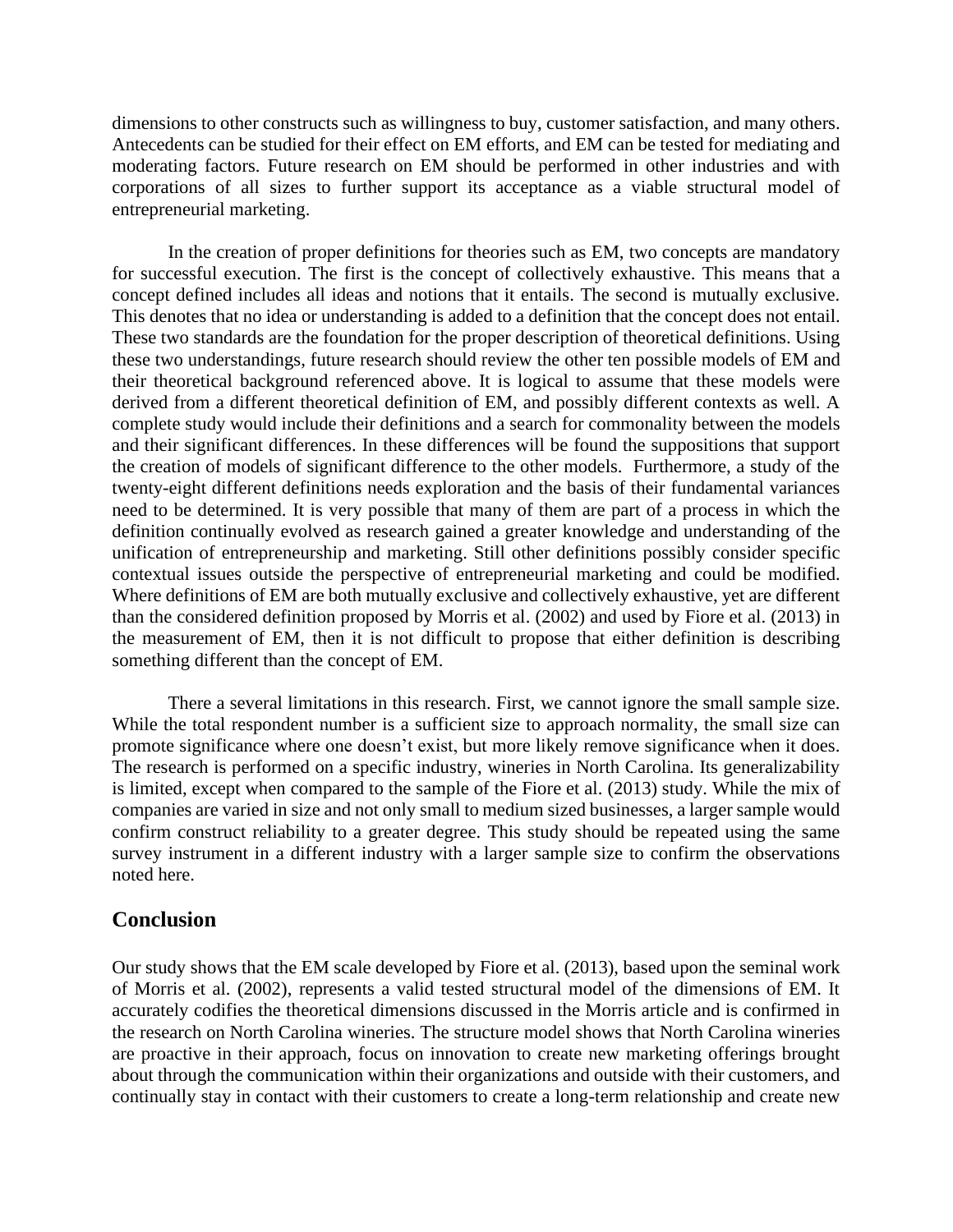marketing offerings based upon their understanding of customer needs. All of these insights are the result of a structural model that accurately reflects the dimensions of entrepreneurial marketing. **References**

- Albinsson, P. A., Shows, G. D., & Stoddard, J. E. (2017). The impact of marketing directors on entrepreneurial practices in North Carolina wineries. *10th International Conferrence of the Academy of Wine Business Research - Perple, Performance and Passion: Evolving Research Perspectives*, (pp. 58-66).
- American Viticultural Areas. (2021, June 29th). Retrieved from Department of Treasury, Tax and Trade Bureau: https://www.ttb.gov/wine/american-viticultural-area-ava
- Anderson, E., Fornell, C., & Lehmann, D. (1994). Customer satisfaction, market share, and profitability: findings from Sweden. *Journal of Marketing, 58*(3), 53-66.
- Barton, L. C., Painbeni, S., & Barton, H. (2012). Case study: small firms crafting growth niches in the French win industry: the role of entrepreneurial marketing. *Entrepreneurship and Innovation, 13*(3), 211-218.
- Biltmore.com. (2017, February 7). Visit Our Winery. Retrieved from Biltmore Winery: http://www.biltmore.com/wine/visit-the-winery
- Brown, B., & Butler, J. E. (1995). Competitors as allies: a study of entrepreneurial networks in the U.S. wine industry. *Journal of Small Business Management, 33*(3), 1-10.
- Brunori, G., & Rossi, A. (2000). Synergy and coherence through collective action: some insights from wine routes in Tuscany. *Sociologia Ruralis, 40*, 409-423.
- Chaters, S., & Menival, D. (2008). A typology of small producers in the champagne industry. *4th International Wine Business Research Conference.* Siena.
- Eggers, F., Niemand, T., Kraus, S., & Breier, M. (2020). Developing a scale for entrepreneurial marketing: Revealing its inner frame and prediction for performance. *Journal of Business Research, 113*, 72-82.
- Fiore, A. M., Niehm, L. S., Hurst, J. L., Son, J., & Sadachar, A. (2013). Entrepreneurial marketing: scale validation with small, independently-owned businesses. *Journal of Marketing Development and Competitiveness, 7*(4), 63-86.
- Gilinsky, Jr., A., Lopez, R. H., Santini, C., & Eyler, R. (2010). Big bets, small wins? entrepreneurial behavior and ROI. *International Journal of Wine Business Research, 22*(3), 238-250.
- Griffin, T., & Coulthard, M. (2005). *The impact of entrepreneurial orientation on the Australian wine industry.* Melbourne: Monash Univeristy.
- Hills, G. E., Hultman, C. M., & Miles, M. P. (2008). The evolution and development of entrepreneurial marketing. *Journal of Small Business Management, 46*(1), 99-112.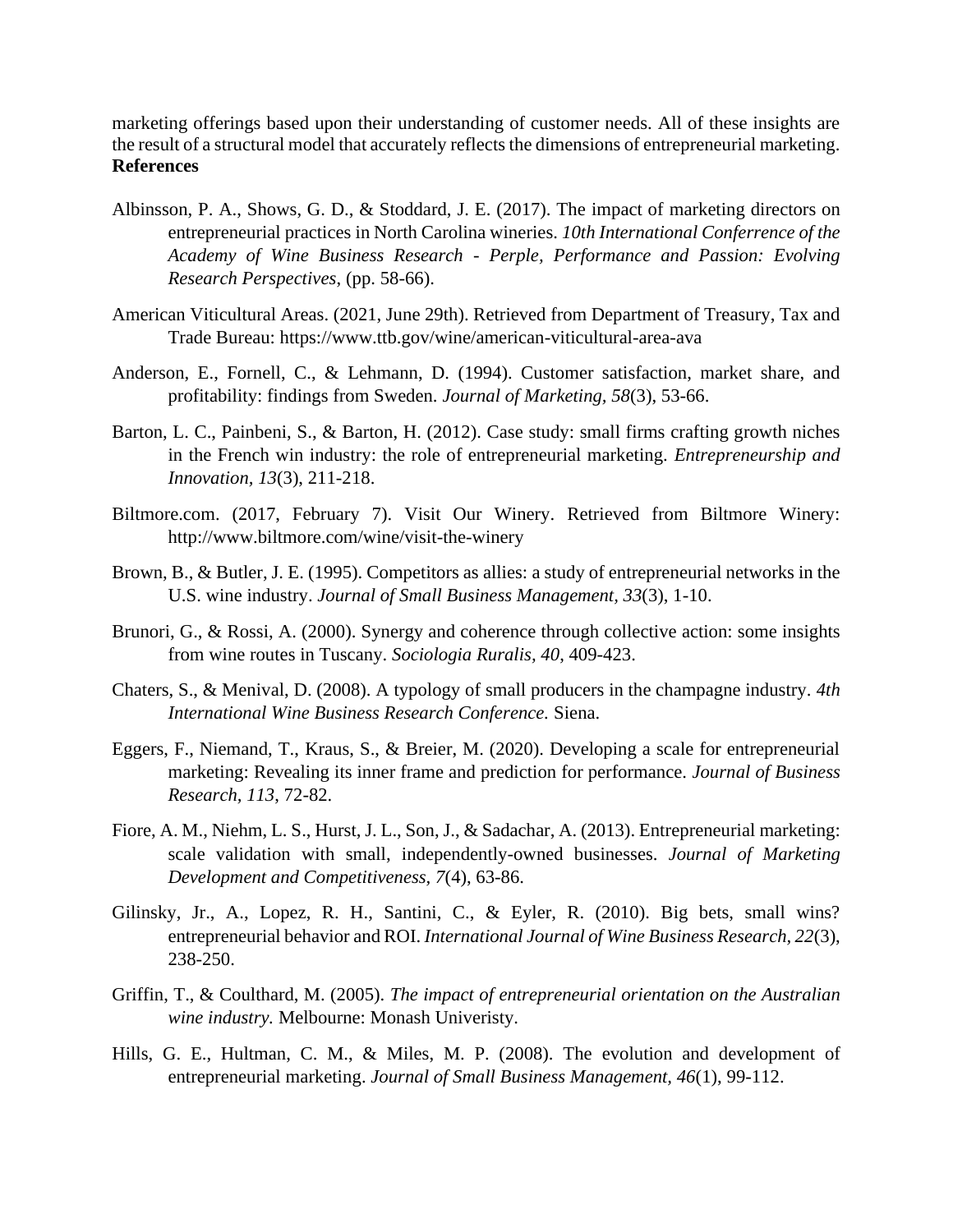- Kilenthong, P., Hills, G. E., & Hultman, C. M. (2015). An empirical investication of entrepreneurial marketing dimensions. *Journal of International Marketing Strategy, 3*(1), 1-18.
- Klapowitz, M. D., Hadlock, T. D., & Levine, R. (2004). A comparison of web and mail survey response rates. *Public Opinion Quarterly, 68*(1), 94-101.
- Kraus, S., Filser, M., Eggers, F., Hills, G. E., & Hultman, C. M. (2012). The entrepreneurial marketing domain: a citation and co-citation analysis. *Journal of Business Research In Marketing and Entrepreneurship, 14*(1), 114-131.
- Lim, K. H. (2020, December 10). *Sounds Better? Potential Implications of Obscure American Viticultural Areas to Consumers*. Retrieved from Cambridge University Press: https://www-cambridge-org.proxy006.nclive.org/core/journals/journal-of-agriculturaland-applied-economics/article/sounds-better-potential-implications-of-obscure-americanviticultural-areas-to-consumers/9CF5FE3D550F29D31881D2D0CF4257A7
- Lumpkin, G. T., & Dess, G. G. (2001). Linking two dimensions of entrepreneurial orientation to firm performance: the moderating role of environment and industry life cycle. *Journal of Business Venturing, 16*, 429-451.
- Mattiachi, A., Nosi, C., & Zanni, L. (2006). Wine business in Tuscany: evidence on entrepreneurial models and local systems. *3rd International Wine Business Research Conference*, (pp. 485- 501). Montpellier.
- Miles, M. P., & Darroch, J. (2006). Large firms, entrepreneurial marketing processes and the cycle of competitive advantage. *European Journal of Marketing, 40*(5), 485-501.
- Miller, H. (2019). Fast facts of the N.C. wine industry. Retrieved from Business North Carolina: https://businessnc.com/fast-facts-of-the-n-c-wine-industry/
- Morris, M. H., Webb, J. W., Fu, J., & Singhal, S. (2013). A competency-based perspective on entrepreneurship education: conceptual and empirical insights. *Journal of Small Business Management*, 51(3), 352-369.
- Morris, M. H., Schindehutte, M., & LaForge, R. W. (2002). Entrepreneurial marketing: a construct for integrating emerging entrepreneurship and marketing perspectives. *Journal of Marketing Theory and Practice, 10*(4), 1-19.
- ncwine.org. (2021, June 29). Retrieved from NC Wine: https://www.ncwine.org/media
- North Carolina's Wine History. (2014, January 18). Retrieved April 28, 2016, from Visit North Carolina: http://media.visitnc.com/news/north-carolina-s-wine-story
- Ray Chaudhury, S., Albinsson, P. A., & Shows, G. D. (2014). Entrepreneurial marketing efforts of New Mexico wine-makers: An exploratory study. *International Journal of Wine Business Research, 26*(4), 259-279.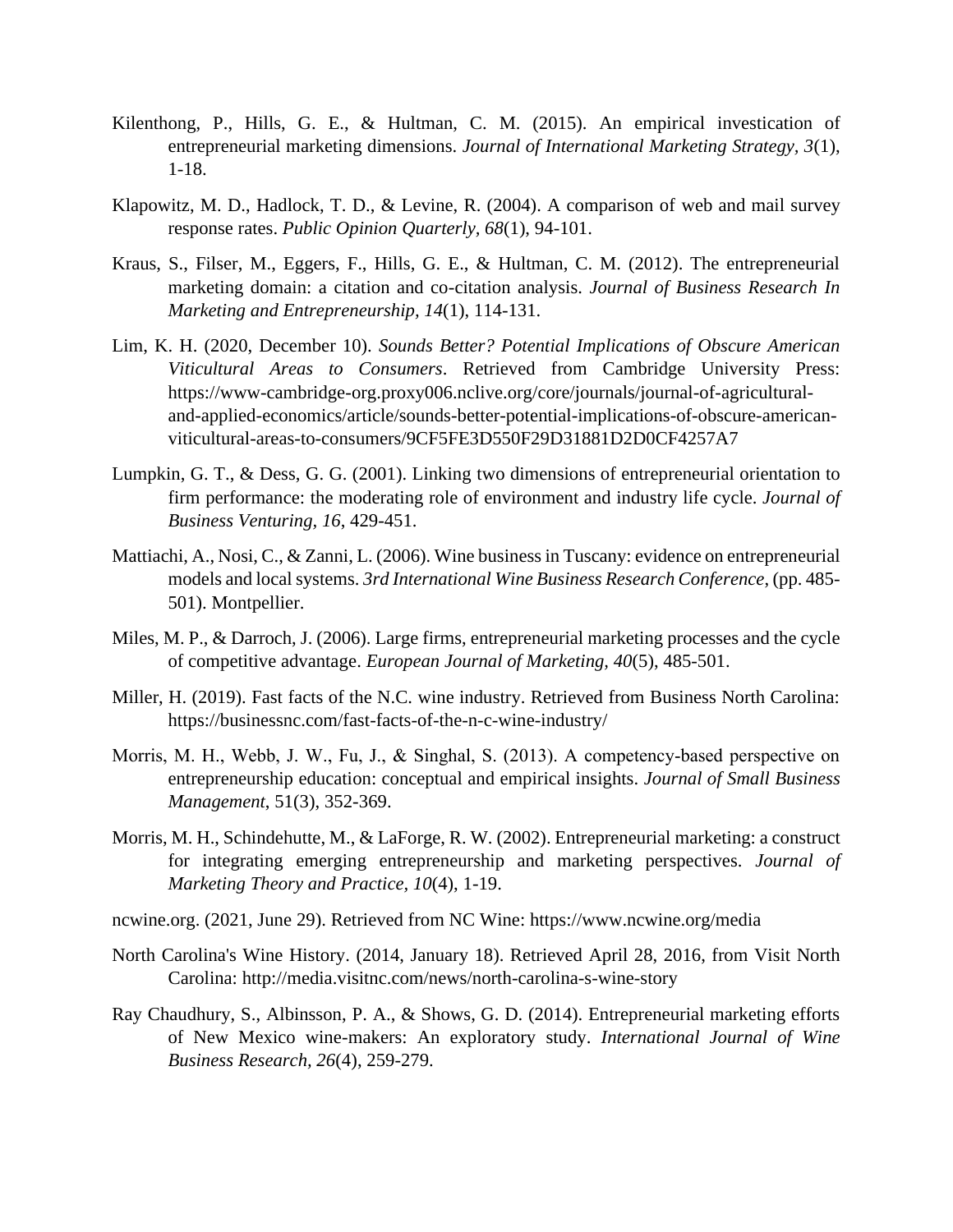- Sadiku-Dushi, N., Dana, L.-P., & Ramadani, V. (2019). Entrepreneurial marketing dimensions and SMEs performance. *Journal of Business Research, 100*, 86-99.
- Shows, G. D., Albinsson, P. A., & Stoddard, J. E. (2017). Entrepreneurship marketing in North Carolina's wine industry. *Atlantic Marketing Journal, 6*(2), 43-54.
- Stevenson, H. H., Roberts, M. J., & Grousbeck, H. I. (1989). *New business ventures and the entrepreneur.* Homewood, IL: Irwin.
- Thomas, L. C., Painbeni, S., & Barton, H. (2013). Entrepreneurial marketing within the French win industry. *International Journal of Entrepreneurial Behavior and Research, 19*(2), 238- 260.
- Toghraee, M. T., Rezvani, M., Mobaraki, M. H., & Farsi, J. Y. (2017). A systematic review of entrepreneurial marketing: three decade research of entrepreneurial marketing. *International Journal of Aplied Business and Economic Research, 15*(8), 273-296.
- Venkatraman, N. (1989). Strategic orientation of business enterprises: The construct, dimensionality, and measurement. *Management Science, 35*(8), 423-444.
- Wiklund, J., & Shepherd, D. (2003). Knowledge-based resources, entrepreneurial orientation, and teh performance of small and medium-sized businesses. *Strategic Management Journal, 24*, 1307-1314.
- Wine Industry Facts. (2017, February 7). Retrieved from Visit North Carolina: https://media.visitnc.com/news/wine-industry-facts
- Yadkin Valley Wine Tours. (2016, January 2). Retrieved April 28, 2016, from Yadkin Wine Tours: http://www.yadkinwinetours.com